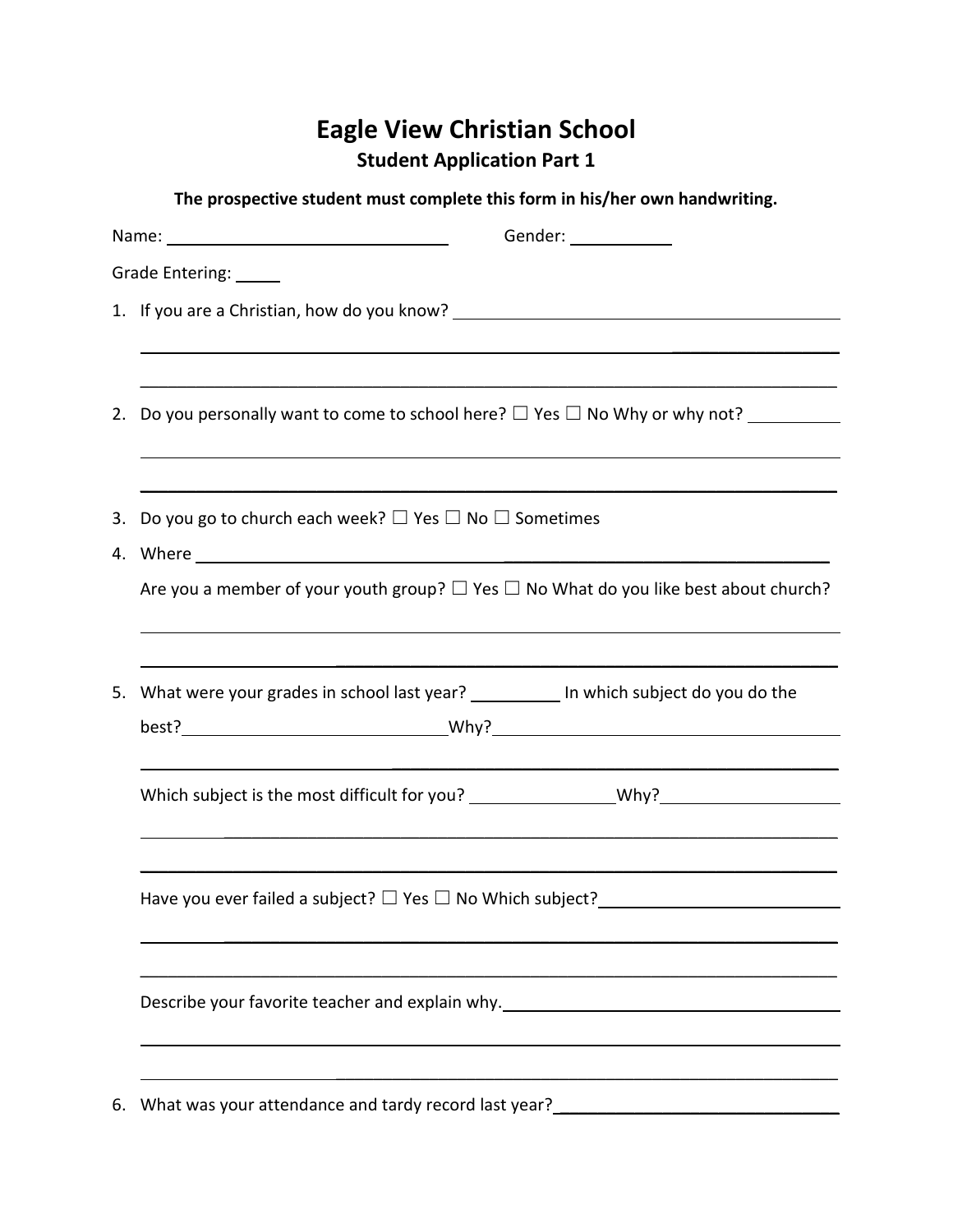|  | 7. Have you ever been suspended and/or expelled from school? $\Box$ Yes $\Box$ No If yes, share                                                                               |  |  |  |  |
|--|-------------------------------------------------------------------------------------------------------------------------------------------------------------------------------|--|--|--|--|
|  | 8. Do you plan to go to college? $\Box$ Yes $\Box$ No What career interests you?                                                                                              |  |  |  |  |
|  | 9. How often do you read? ______________What are the names of the last two books you                                                                                          |  |  |  |  |
|  |                                                                                                                                                                               |  |  |  |  |
|  |                                                                                                                                                                               |  |  |  |  |
|  | ,我们也不会有什么。""我们的人,我们也不会有什么?""我们的人,我们也不会有什么?""我们的人,我们也不会有什么?""我们的人,我们也不会有什么?""我们的人                                                                                              |  |  |  |  |
|  |                                                                                                                                                                               |  |  |  |  |
|  |                                                                                                                                                                               |  |  |  |  |
|  | ,我们也不会有什么。""我们的人,我们也不会有什么?""我们的人,我们也不会有什么?""我们的人,我们也不会有什么?""我们的人,我们也不会有什么?""我们的人<br>12. If you play video games, what are your favorites? __________________________          |  |  |  |  |
|  | ,我们也不会有什么。""我们的人,我们也不会有什么?""我们的人,我们也不会有什么?""我们的人,我们也不会有什么?""我们的人,我们也不会有什么?""我们的人<br>13. Do you have a job after school, on weekends? $\Box$ Yes $\Box$ No If yes, what is it? |  |  |  |  |
|  |                                                                                                                                                                               |  |  |  |  |
|  | 14. Are most of your friends Christians? $\Box$ Yes $\Box$ No What do you look for in a friend? ______                                                                        |  |  |  |  |
|  | 15. Do you consider yourself a leader of a follower? ______________________Why? ___________________                                                                           |  |  |  |  |
|  | ,我们也不会有什么。""我们的人,我们也不会有什么?""我们的人,我们也不会有什么?""我们的人,我们也不会有什么?""我们的人,我们也不会有什么?""我们的人                                                                                              |  |  |  |  |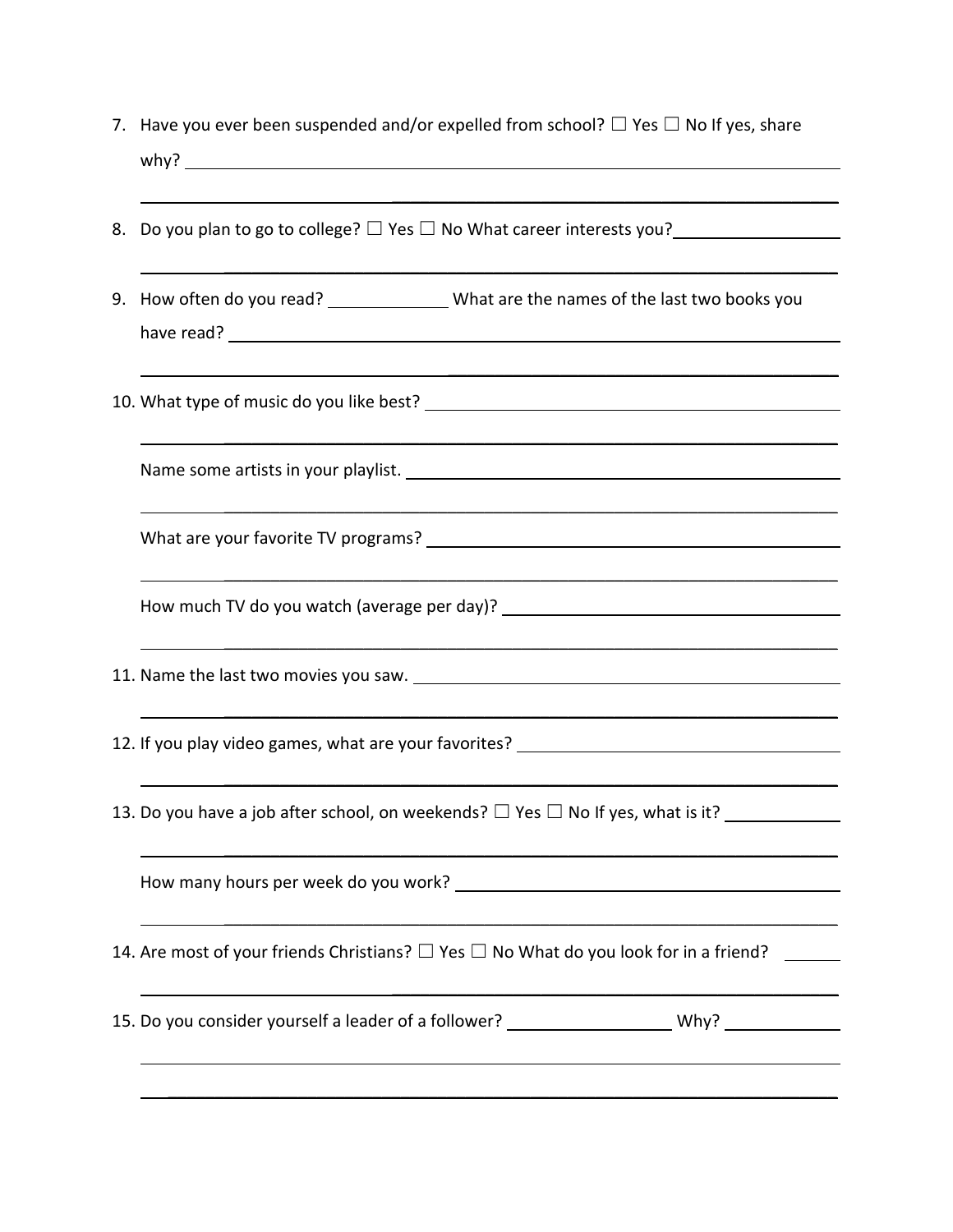16. Have you ever tried tobacco? □ Yes □ No Illegal Drugs? □ Yes □ No Alcohol? □ Yes □ No If there is a "yes" answer, please explain.

| 17. Do you drive? $\square$ Yes $\square$ No Do you have any traffic violations? $\square$ Yes $\square$ No Describe your |  |
|---------------------------------------------------------------------------------------------------------------------------|--|
| driving habits when driving with your friends.                                                                            |  |

 $\mathcal{L}_\text{max}$  , and the contract of the contract of the contract of the contract of the contract of the contract of the contract of the contract of the contract of the contract of the contract of the contract of the contr

 $\mathcal{L}_\text{max}$  , and the contract of the contract of the contract of the contract of the contract of the contract of the contract of the contract of the contract of the contract of the contract of the contract of the contr

 $\mathcal{L}_\text{max}$  , and the contract of the contract of the contract of the contract of the contract of the contract of the contract of the contract of the contract of the contract of the contract of the contract of the contr

 $\overline{\phantom{a}}$  , and the contract of the contract of the contract of the contract of the contract of the contract of the contract of the contract of the contract of the contract of the contract of the contract of the contrac

\_\_\_\_\_\_\_\_\_\_\_\_\_\_\_\_\_\_\_\_\_\_\_\_\_\_\_\_\_\_\_\_\_\_\_\_\_\_\_\_\_\_\_\_\_\_\_\_\_\_\_\_\_\_\_\_\_\_\_\_\_\_\_\_\_\_

18. What are your thoughts on the school dress code?

19. What has caused most problems in past school years?

20. Did you receive any help in answering any of the questions?  $\Box$  Yes  $\Box$  No If yes, explain which one(s) and how much. The same state of the state of the state of the state of the state of the state of the state of the state of the state of the state of the state of the state of the state of the state of the stat

With my signature, I certify that I have answered the above questions honestly and completely.

Student Signature Date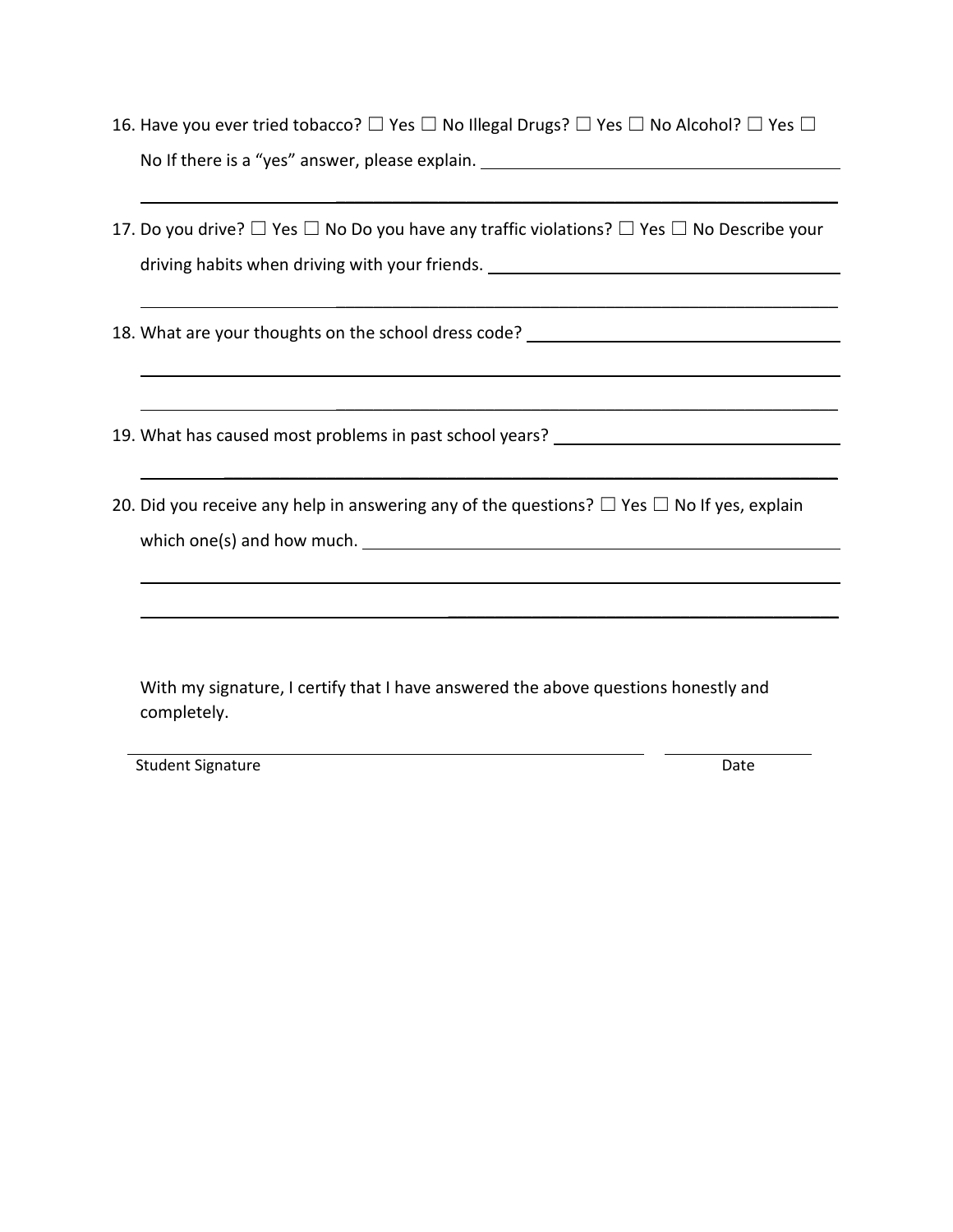# **Eagle View Christian School Student Application Part 2**

## **The prospective student must complete this form in his/her own handwriting.**

| Directions: Write a 1-2-page biographical testimony about what God has done in your life, and     |
|---------------------------------------------------------------------------------------------------|
| describe your                                                                                     |
| personal relationship with Christ. Include your basic beliefs, and Christian practices. (Use this |
| page and the                                                                                      |
| back.)                                                                                            |
|                                                                                                   |

| Name: | Grade<br>Entering: | Date: |
|-------|--------------------|-------|
|       |                    |       |
|       |                    |       |
|       |                    |       |
|       |                    |       |
|       |                    |       |
|       |                    |       |
|       |                    |       |
|       |                    |       |
|       |                    |       |
|       |                    |       |
|       |                    |       |
|       |                    |       |
|       |                    |       |
|       |                    |       |
|       |                    |       |
|       |                    |       |
|       |                    |       |
|       |                    |       |
|       |                    |       |
|       |                    |       |
|       |                    |       |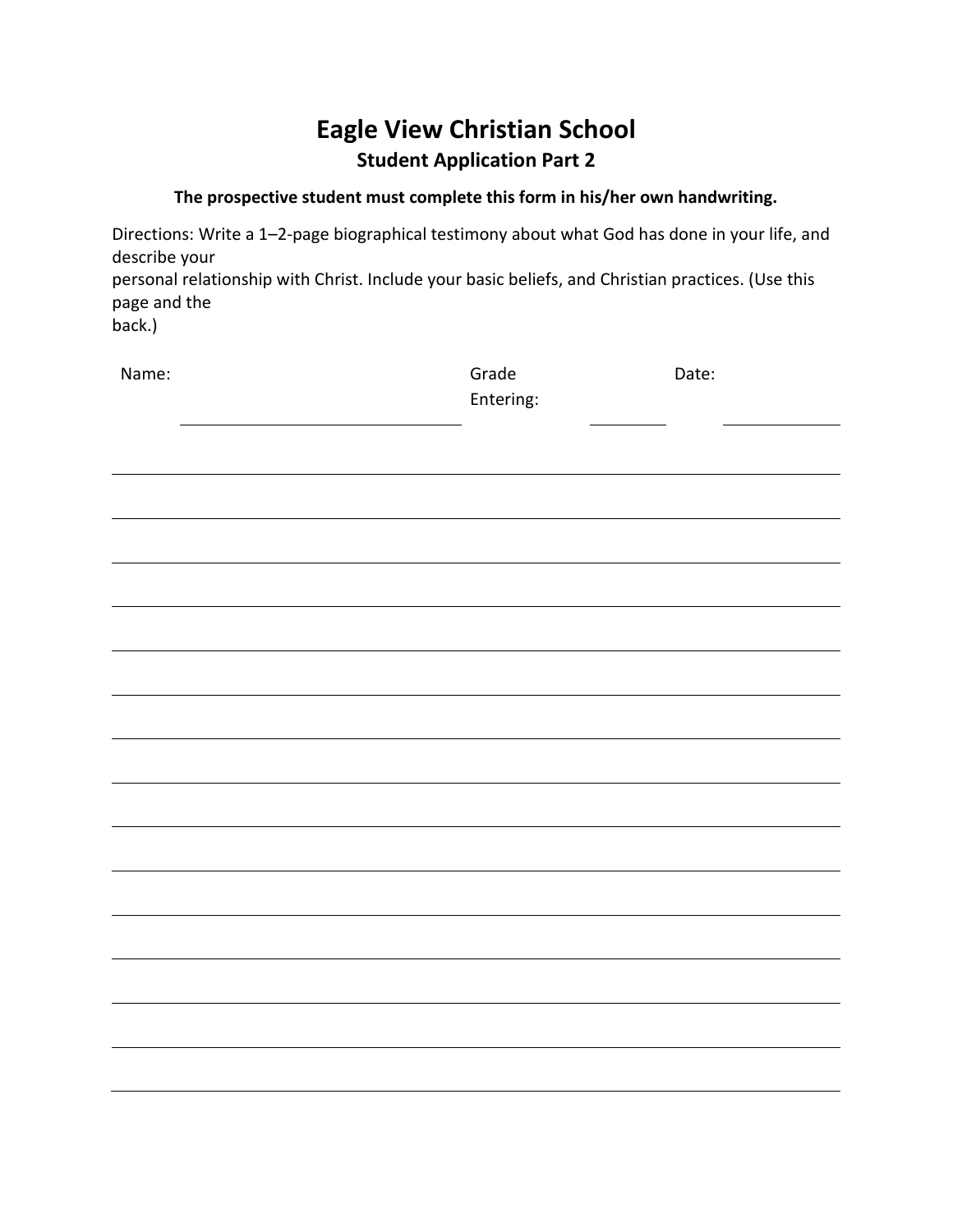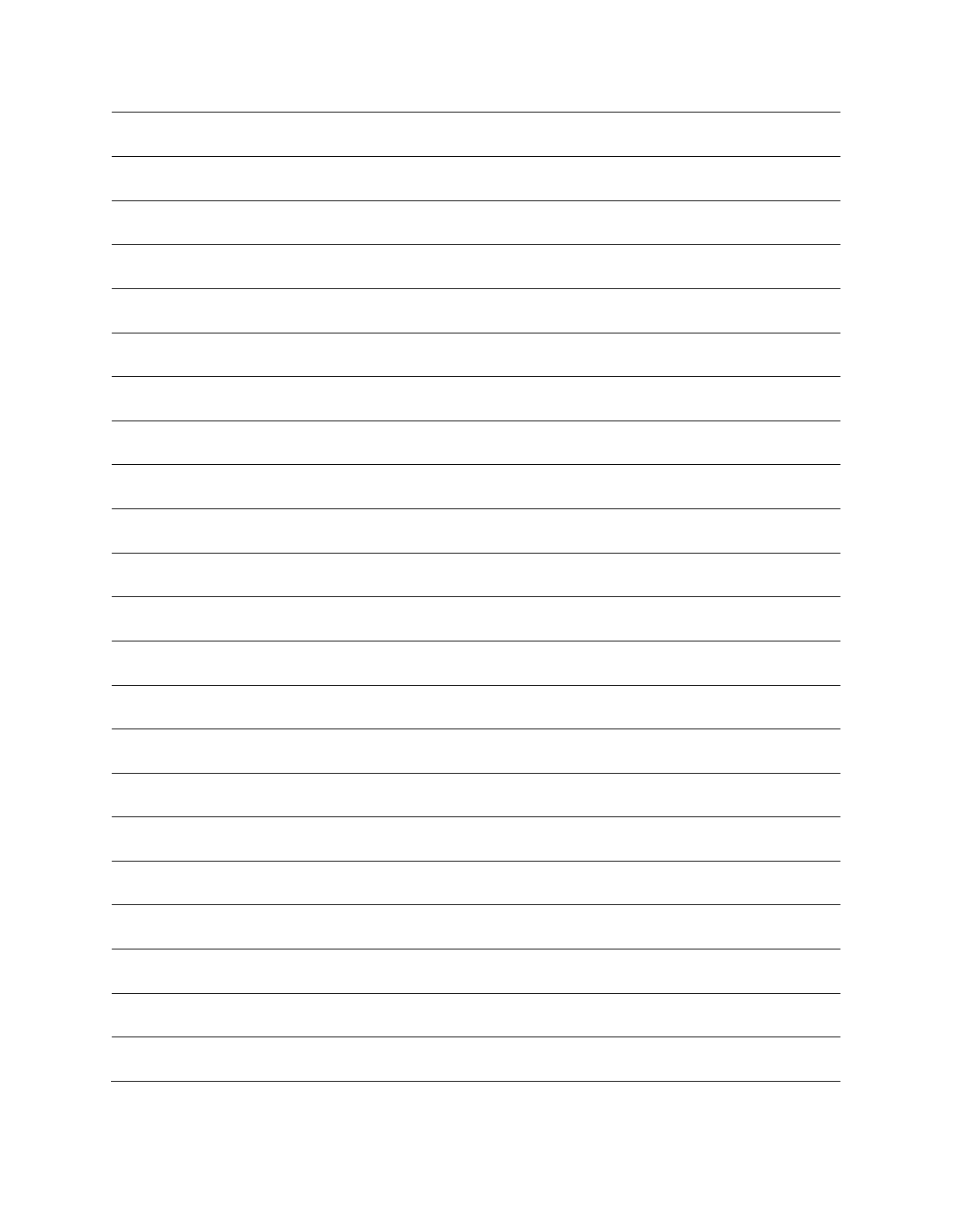## **Eagle View Christian School Student Application Part 3**

### **This form is to be completed by all students in grades 6-12.**

Students at Eagle View Christian School are to conduct themselves according to God-honoring principles. If one is to become, and

remain a student at EVCS, a positive commitment in both behavior and attitude is needed. Therefore, the following questionnaire

must be completed, signed, and returned with the student application.

|                                                                                                                                                                                                                                                                  |                                           |  |                                                                                                                                                                                                                 | Answer Yes or<br>No        |
|------------------------------------------------------------------------------------------------------------------------------------------------------------------------------------------------------------------------------------------------------------------|-------------------------------------------|--|-----------------------------------------------------------------------------------------------------------------------------------------------------------------------------------------------------------------|----------------------------|
|                                                                                                                                                                                                                                                                  |                                           |  | Do you want to attend EVCS during the next school year (in other<br>words, is this also your desire and not just what your parents want)?                                                                       | $\Box$ Yes $\Box$ No       |
|                                                                                                                                                                                                                                                                  | staff members in class, and out of class? |  | Do you commit to be obedient and cooperative with all teachers, and                                                                                                                                             | $\square$ Yes $\square$ No |
| $\overline{\phantom{a}}$                                                                                                                                                                                                                                         |                                           |  | Do you commit to voluntarily follow all school standards of behavior<br>with a wholesome and cooperative attitude regarding honesty,<br>integrity, sportsmanship, responsible citizenship, and self-discipline? | $\square$ Yes $\square$ No |
| Do you commit to abstain from all use or pretended use of tobacco,<br>vaping, illegal drugs, and/or alcohol, both on, and off campus while a<br>student at EVCS (knowing that breaking this rule will result in<br>immediate suspension and possible expulsion)? |                                           |  | $\square$ Yes $\square$ No                                                                                                                                                                                      |                            |
|                                                                                                                                                                                                                                                                  |                                           |  | Do you commit to strive to live by Biblical standards in all<br>relationships, to remain pure, and always treat people with respect?                                                                            | $\square$ Yes $\square$ No |
|                                                                                                                                                                                                                                                                  |                                           |  | Answer the following essay questions in paragraph form using a minimum of three complete<br>sentences for each question. Think your answers through prayerfully.                                                |                            |
| Check one:                                                                                                                                                                                                                                                       |                                           |  | I have accepted Jesus Christ into my life as my personal<br>Savior.                                                                                                                                             |                            |
|                                                                                                                                                                                                                                                                  |                                           |  | I have not asked Jesus Christ into my life as my personal<br>savior.                                                                                                                                            |                            |

 $\overline{\phantom{a}}$  , where  $\overline{\phantom{a}}$  , where  $\overline{\phantom{a}}$  ,  $\overline{\phantom{a}}$  ,  $\overline{\phantom{a}}$  ,  $\overline{\phantom{a}}$  ,  $\overline{\phantom{a}}$  ,  $\overline{\phantom{a}}$  ,  $\overline{\phantom{a}}$  ,  $\overline{\phantom{a}}$  ,  $\overline{\phantom{a}}$  ,  $\overline{\phantom{a}}$  ,  $\overline{\phantom{a}}$  ,  $\overline{\phantom{a}}$  ,  $\overline{\phantom{a}}$  ,

Explanation: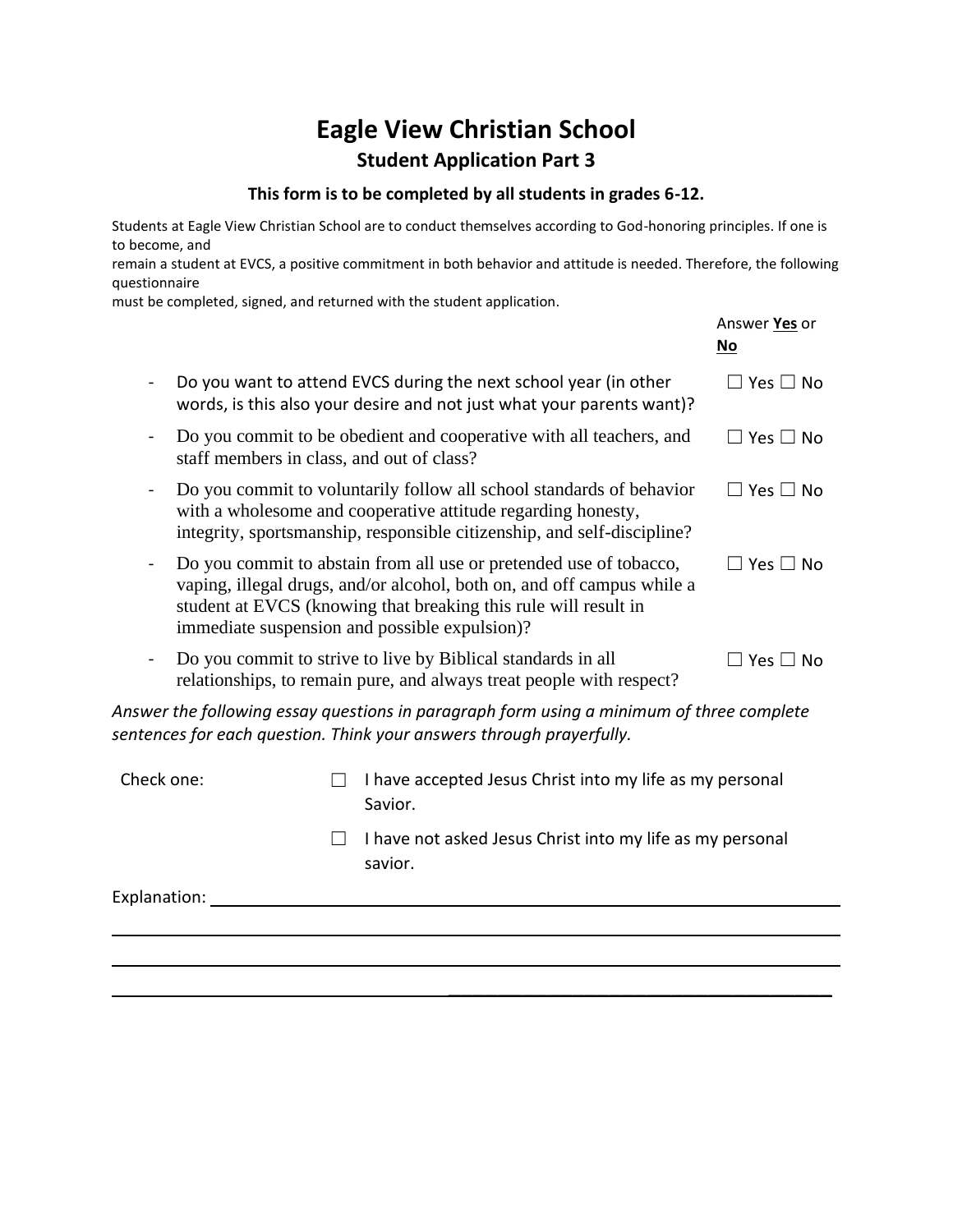| I want a Christian education at EVCS because: __________________________________                                     |                          |  |  |  |
|----------------------------------------------------------------------------------------------------------------------|--------------------------|--|--|--|
| ,我们也不会有什么。""我们的人,我们也不会有什么?""我们的人,我们也不会有什么?""我们的人,我们也不会有什么?""我们的人,我们也不会有什么?""我们的人                                     |                          |  |  |  |
|                                                                                                                      |                          |  |  |  |
|                                                                                                                      |                          |  |  |  |
|                                                                                                                      |                          |  |  |  |
|                                                                                                                      |                          |  |  |  |
|                                                                                                                      |                          |  |  |  |
|                                                                                                                      |                          |  |  |  |
| <u> 1989 - Andrea Santa Andrea Santa Andrea Santa Andrea Santa Andrea Santa Andrea Santa Andrea Santa Andrea San</u> |                          |  |  |  |
| ,我们也不会有什么。""我们的人,我们也不会有什么?""我们的人,我们也不会有什么?""我们的人,我们也不会有什么?""我们的人,我们也不会有什么?""我们的人                                     |                          |  |  |  |
|                                                                                                                      | Date: __________________ |  |  |  |
| Parents: Please prayerfully review with your student the above agreement; then sign indicating your<br>agreement.    |                          |  |  |  |
|                                                                                                                      |                          |  |  |  |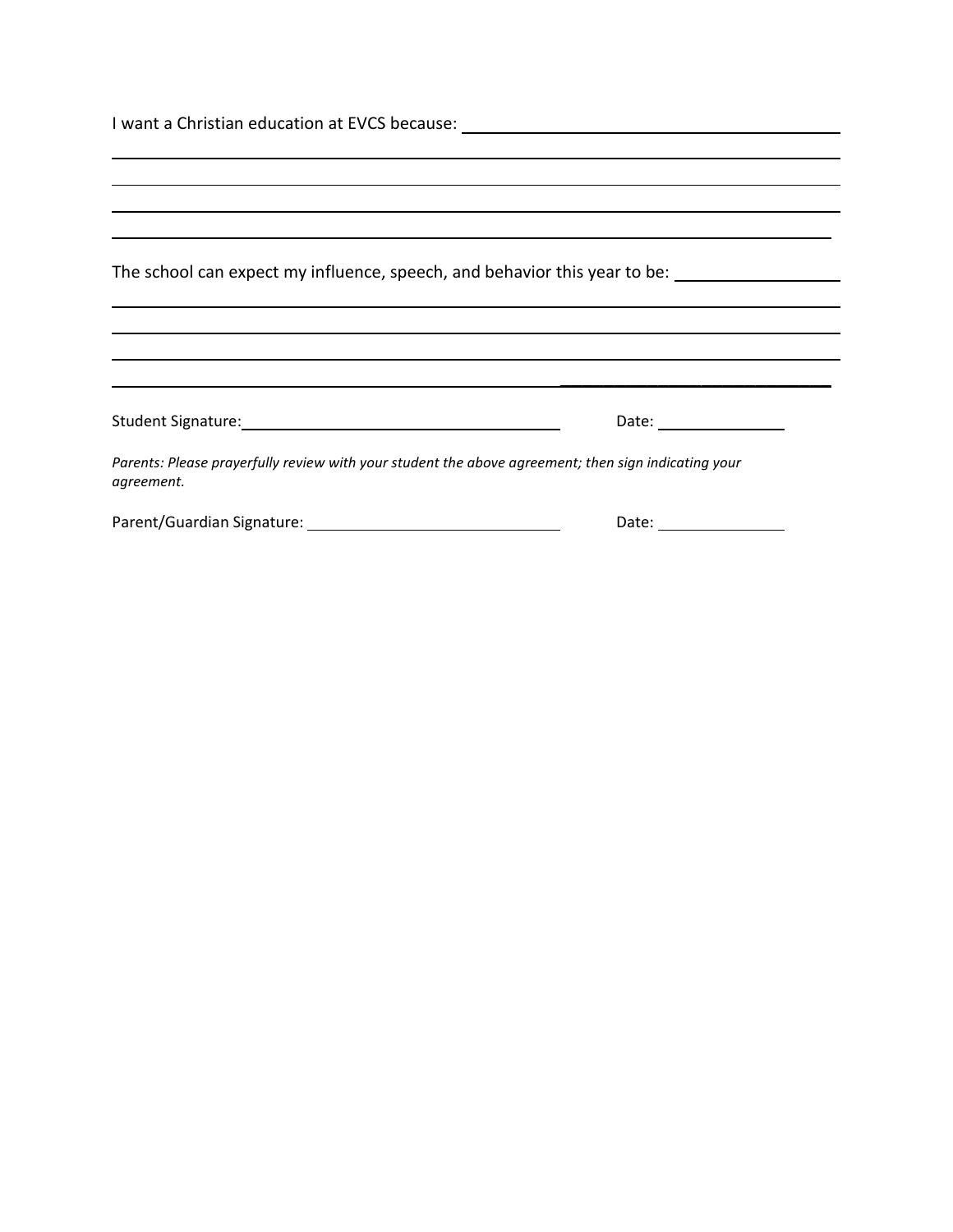### **Eagle View Christian School**

### **Reference Form 1, 2, & 3**

### **Reference forms are required.**

- 1. Pastor, youth leader, or Sunday school teacher who knows you well. (1)
- 2. Current teachers and principal (2 or more)
- 3. Current employer, mentor, or neighbor (1)

Our child, , desires to be a student at Eagle View Christian School.

Please answer the questions on this form that apply to your relationship with this child. Return this form at the earliest possible date. Thank you for your assistance.

|    | 1. How long have you known the applicant?<br>1. How long have you known the applicant?<br>1. How long have you known the applicant?                                                                                            |  |  |  |  |
|----|--------------------------------------------------------------------------------------------------------------------------------------------------------------------------------------------------------------------------------|--|--|--|--|
|    |                                                                                                                                                                                                                                |  |  |  |  |
| 2. | How long has the young person attended your church or school?                                                                                                                                                                  |  |  |  |  |
| 3. | In what capacity do you know the applicant? The manufacturer of the state of the state of the state of the state of the state of the state of the state of the state of the state of the state of the state of the state of th |  |  |  |  |
|    | 4. Describe the applicant's church attendance/school attendance.                                                                                                                                                               |  |  |  |  |
|    |                                                                                                                                                                                                                                |  |  |  |  |
|    | 5. Has the applicant made a personal commitment to Jesus? $\square$ Yes $\square$ No $\square$ Unk.                                                                                                                            |  |  |  |  |
|    | 6. Has there been evidence of Christian growth? $\Box$ Yes $\Box$ No $\Box$ Unk.                                                                                                                                               |  |  |  |  |
|    |                                                                                                                                                                                                                                |  |  |  |  |
|    | 7. Are members of the family active in the church or in the school? $\square$ Yes $\square$ No $\square$ Unk.                                                                                                                  |  |  |  |  |
|    |                                                                                                                                                                                                                                |  |  |  |  |
|    | $\Box$ Yes $\Box$ No $\Box$ Unk.<br>8. Has the applicant ever been suspended or expelled from school?                                                                                                                          |  |  |  |  |
|    | 9. Has the applicant ever used illegal drugs, alcohol, tobacco, or vaping? $\square$ Yes $\square$ No $\square$ Unk.                                                                                                           |  |  |  |  |
|    |                                                                                                                                                                                                                                |  |  |  |  |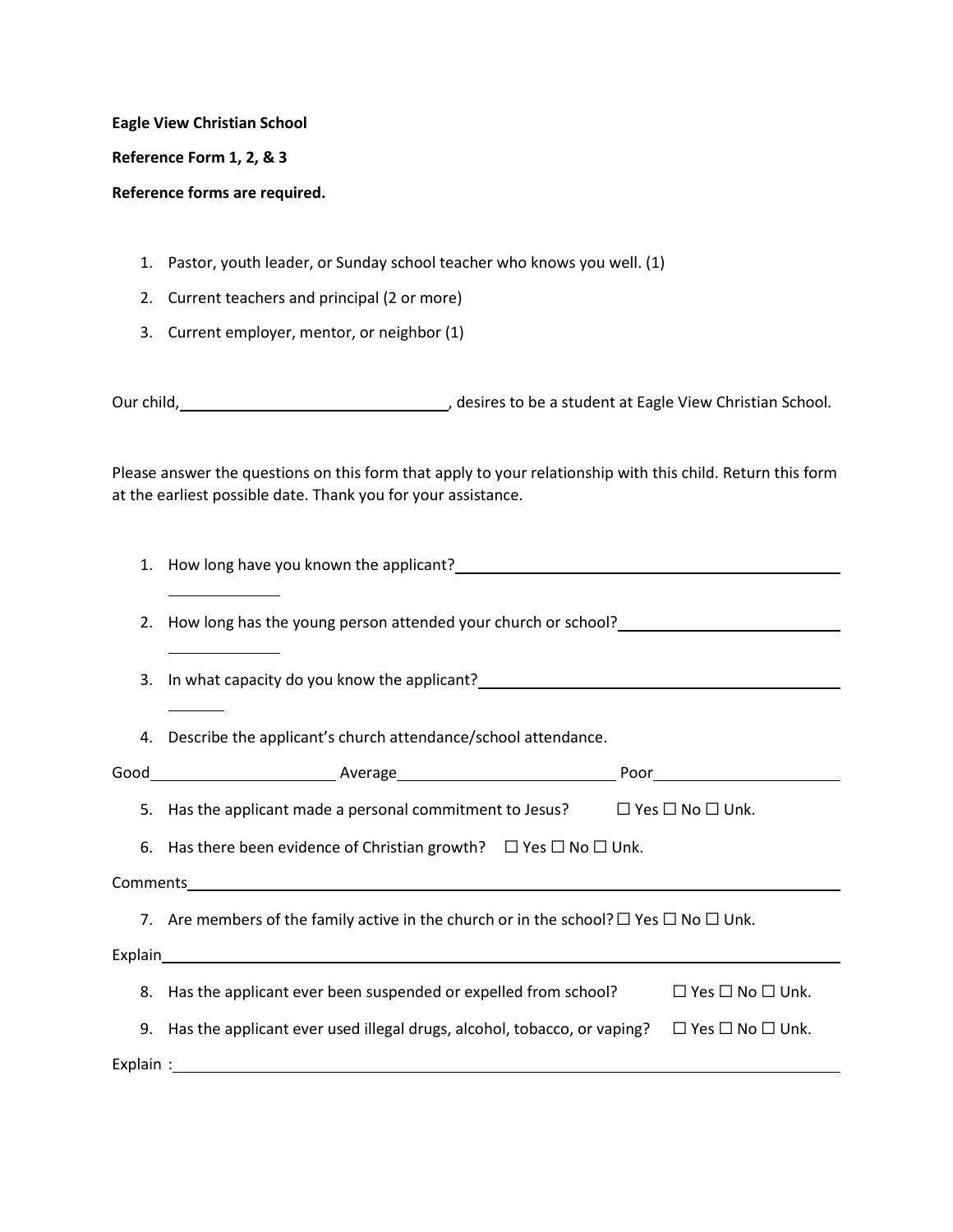10. List the young person's character and personality strengths.

11. Are there character or personality weaknesses?  $\Box$  Yes  $\Box$  No  $\Box$  Unk. Explain:

\_\_\_\_\_\_\_\_\_\_\_\_\_\_\_\_\_\_\_\_\_\_\_\_\_\_\_\_\_\_\_\_\_\_\_\_\_\_\_\_\_\_\_\_\_\_\_\_\_\_\_\_\_\_\_\_\_\_\_\_\_\_\_\_\_\_\_\_\_\_\_\_

12. Would this student be a positive or negative influence on other students?\_\_\_\_\_\_\_\_\_\_\_\_\_\_\_\_\_\_\_\_\_\_\_

13. Does the applicant have difficulty with self-discipline?  $□$  Yes  $□$  No  $□$  Unk.

14.

Signature Date Date Title Contract Date Date

 $\frac{1}{2}$  ,  $\frac{1}{2}$  ,  $\frac{1}{2}$  ,  $\frac{1}{2}$  ,  $\frac{1}{2}$  ,  $\frac{1}{2}$  ,  $\frac{1}{2}$  ,  $\frac{1}{2}$  ,  $\frac{1}{2}$  ,  $\frac{1}{2}$  ,  $\frac{1}{2}$  ,  $\frac{1}{2}$  ,  $\frac{1}{2}$  ,  $\frac{1}{2}$  ,  $\frac{1}{2}$  ,  $\frac{1}{2}$  ,  $\frac{1}{2}$  ,  $\frac{1}{2}$  ,  $\frac{1$